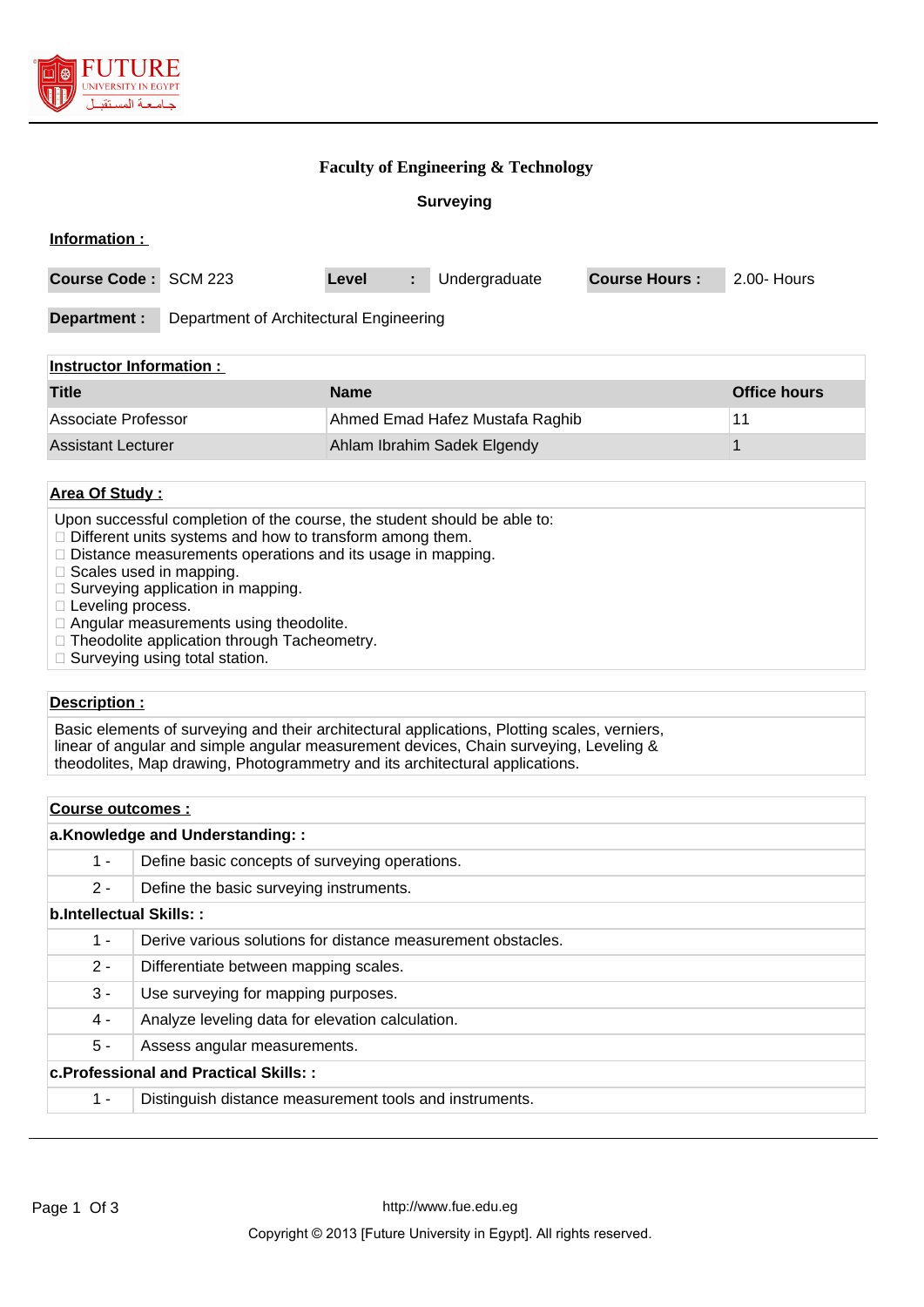

| $2 -$                                | Identify different types of surveying levels.               |  |
|--------------------------------------|-------------------------------------------------------------|--|
| 3 -                                  | Categorize surveying level and theodolite screws and parts. |  |
| 4 -                                  | Handle and practically work with the level and theodolite.  |  |
| d. General and Transferable Skills:: |                                                             |  |
| 1 -                                  | Work in team.                                               |  |
| $2 -$                                | Write observations and results.                             |  |

### **Course Topic And Contents :**

| <b>Topic</b>                           | No. of hours Lecture |                | <b>Tutorial / Practical</b> |
|----------------------------------------|----------------------|----------------|-----------------------------|
| Introduction.                          | 4                    | 2              | 2                           |
| Distance measurement operations.       | 10                   | 4              | 6                           |
| Surveying for mapping.                 | 6                    | 2              | 4                           |
| Usage of scales for mapping.           | 4                    | 2              | $\mathcal{P}$               |
| Leveling process.                      | 16                   | 6              | 10                          |
| Basic Concept of Theodolite.           | 6                    | 2              | 4                           |
| Angular measurements using theodolite. | 6                    | 2              | 4                           |
| Theodolite Application - Tacheometry   | 4                    | $\overline{2}$ | $\mathcal{P}$               |
| <b>Total Station</b>                   | 60                   | 24             | 36                          |

# **Teaching And Learning Methodologies :**

| Lectures.             |  |
|-----------------------|--|
| Tutorials.            |  |
| <b>Practical work</b> |  |

## **Course Assessment :**

| <b>Methods of assessment</b>  | <b>Relative weight %</b> | <b>Week No</b> | <b>Assess What</b> |
|-------------------------------|--------------------------|----------------|--------------------|
| Finam Exam                    | 40.00                    |                |                    |
| In Class Quizzes              | 15.00                    |                |                    |
| Performance & Participation   | 10.00                    |                |                    |
| <b>Practical Examinations</b> | 10.00                    |                |                    |
| Semester Work                 | 25.00                    |                |                    |

# **Course Notes :**

No Course Notes.

### **Recommended books :**

1. Students Lecture Notes

2. Handouts